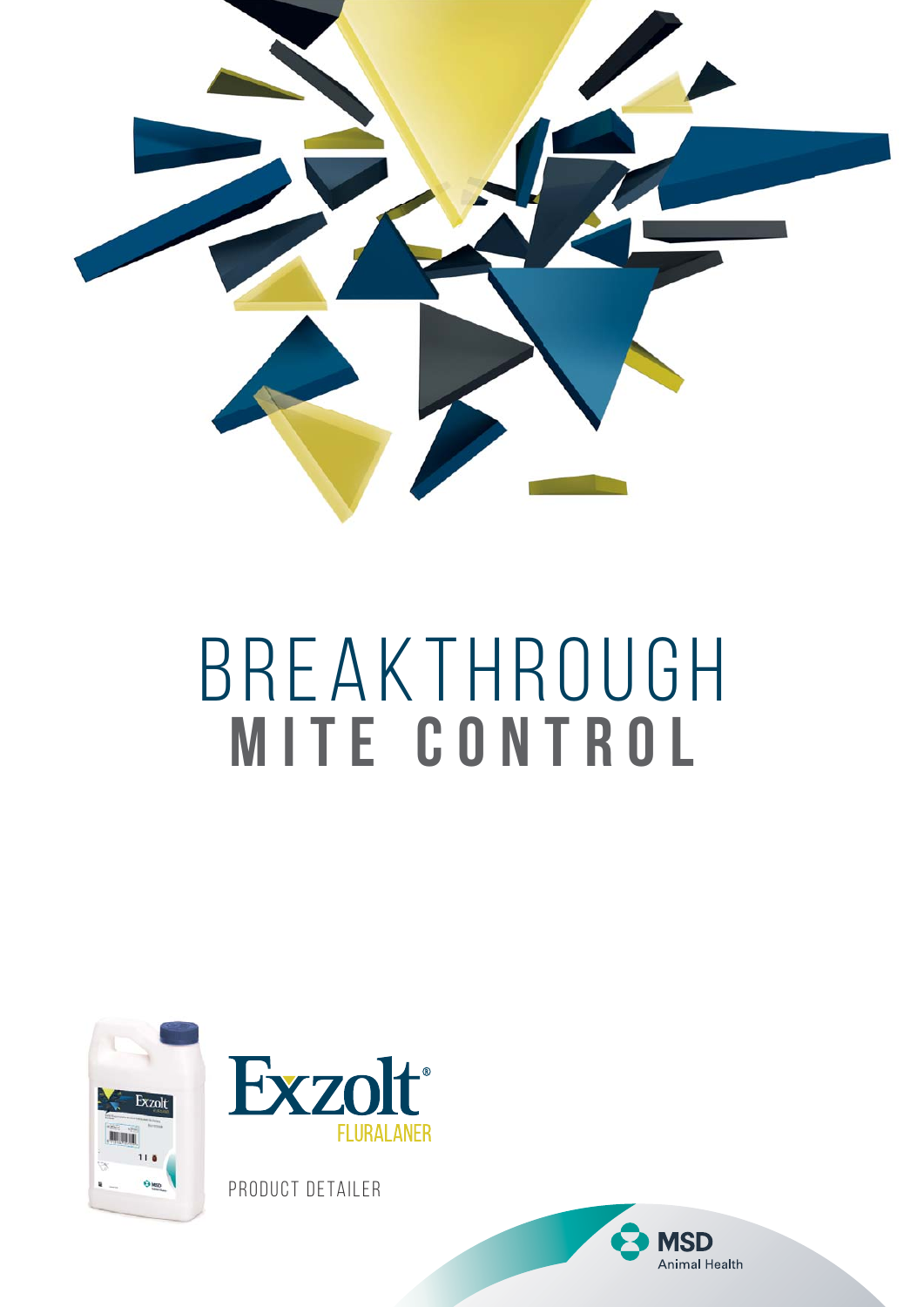

### BREAKTHROUGH MITE CONTROL

Exzolt®, from MSD Animal Health, provides comprehensive management of poultry red mites in chickens. Exzolt is delivered through the drinking water – reducing stress caused by conventional chemical sprays and minimising the potential of chemical exposure to workers. In two convenient administrations, Exzolt offers fast and nearly complete elimination of mite populations that can be maintained under proper biosecurity measures.

#### KEY USES

- Mite infestations in pullets, breeders and layers
- In situations with mite strains resistant to classic chemical treatments
- $\blacktriangleright$  To improve overall animal health, welfare and productivity

#### KEY PERFORMANCE BENEFITS

- $\blacktriangleright$  Treatment of poultry red mite infestations in pullets, breeders and layers
- ▶ Zero-day withdrawal period for eggs and short 14-day withdrawal for meat or offal
- $\blacktriangleright$  Easily administered to layer and breeder chickens, with a very wide margin of safety
- Avoids exposure of staff and birds to chemical sprays
- ▶ Dosage regime spans two mite life cycles achieving more than 99%<sup>1</sup> mite-killing efficacy
- Ready-to-use for simple dilution, with no sedimentation, clogging or wastage

*Dermanyssus gallinae Adult poultry red mite*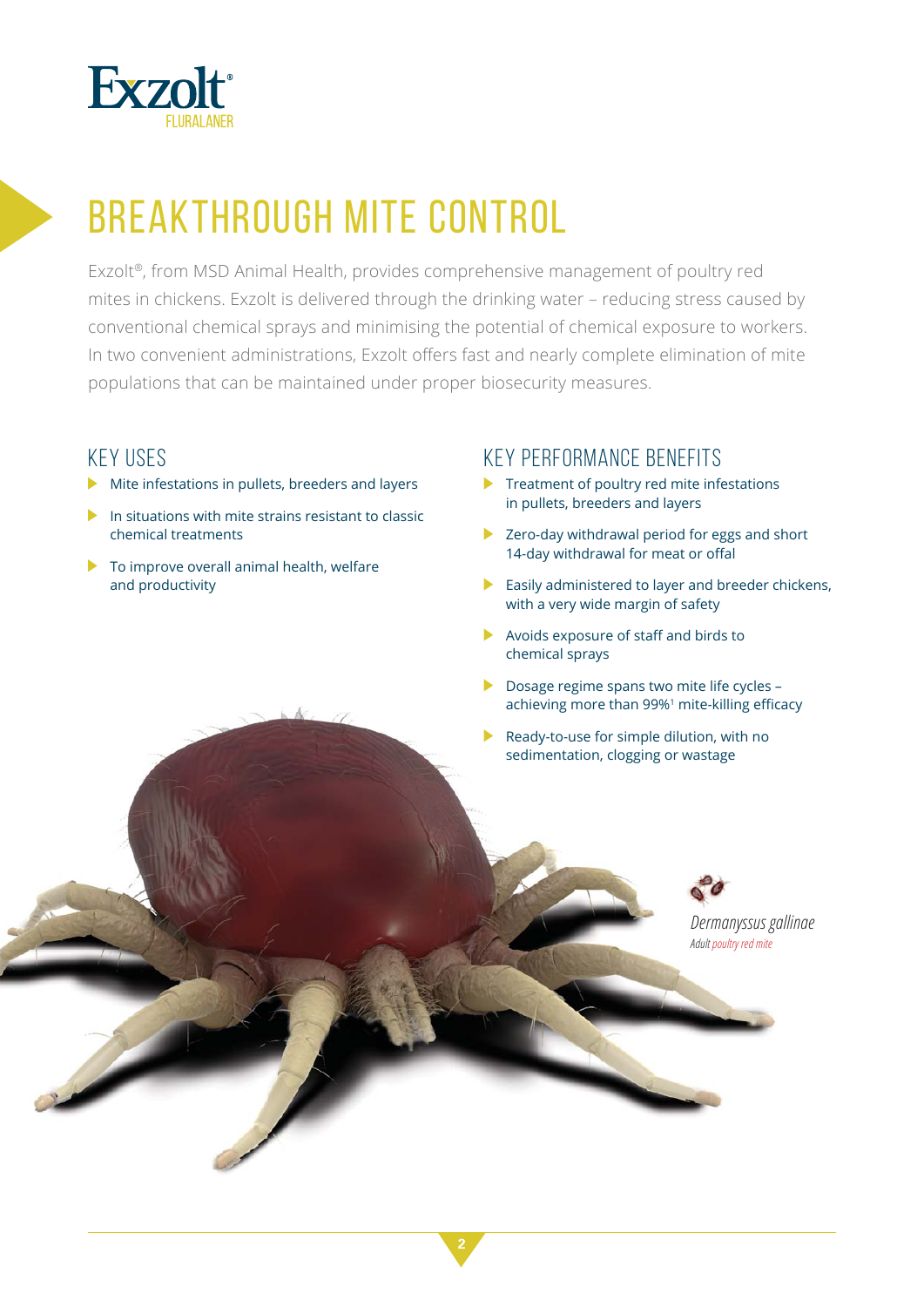

### THE THREAT OF POULTRY RED MITES IN EUROPE

Poultry red mites *(Dermanyssus gallinae)* are the primary mite threat in Europe. These pests can cause anemia, increase mortality and disease susceptibility while eroding productivity parameters like feed efficiency, egg production, egg quality and weight gain.<sup>2</sup> In addition to physiological damage, mite parasites are a costly global problem for poultry production. In Europe alone, the approximate total annual cost of red mite infestations totals £315 million, with more than 300 million hens in all production types suffering from infestations.<sup>3</sup>



The life cycle of the poultry red mite, Dermanyssus gallinae. Aside from the egg, the poultry red mites have 4 life cycle stages: larva, protonymph, deutonymph and adult. Larvae hatch with 6 legs and do not feed. After the first molt, both nymphal stages and adults have 8 legs. Protonymphs, deutonymphs and adult females routinely feed on host blood, *but males only occasionally feed.2*

**3**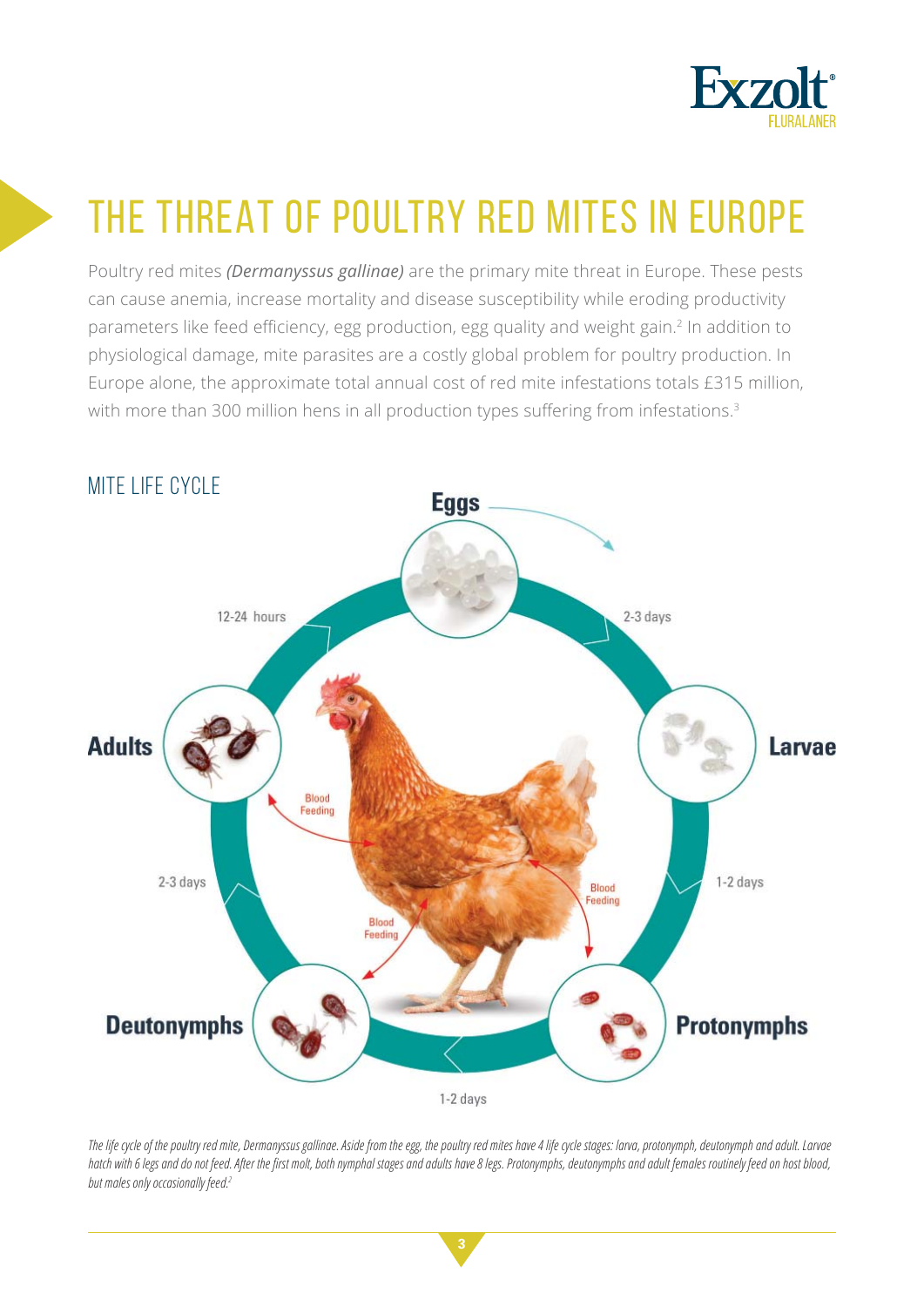

#### PHYSIOLOGICAL AND ECONOMIC DAMAGE

Mite bites are painful and induce skin irritation, contributing to high stress levels in infested birds. Increased self-grooming and head scratching both day and night (characteristic symptoms of anxiety that also contribute to decreased weight gain) have been observed in artificially infested hens.<sup>2</sup> In addition to experiencing anemia as well as higher rates of mortality and disease susceptibility, flocks infested with mites typically suffer eroded productivity as evidenced by:

- **Decreased feed intake**
- Decreased egg production
- Decreased egg quality (shell thinning, spotting)
- Decreased weight gain

Economic losses from poultry mite infestations severely affect the productivity of the egg industry. It is estimated that the current cost of red mite infestation in Europe is about £175 million for productivity losses and up to about £315 million for overall costs.3

Current management methods lack sufficient efficacy to keep mite infestations under control at many poultry farms and often pose safety threats for both birds and humans. But Exzolt is different.

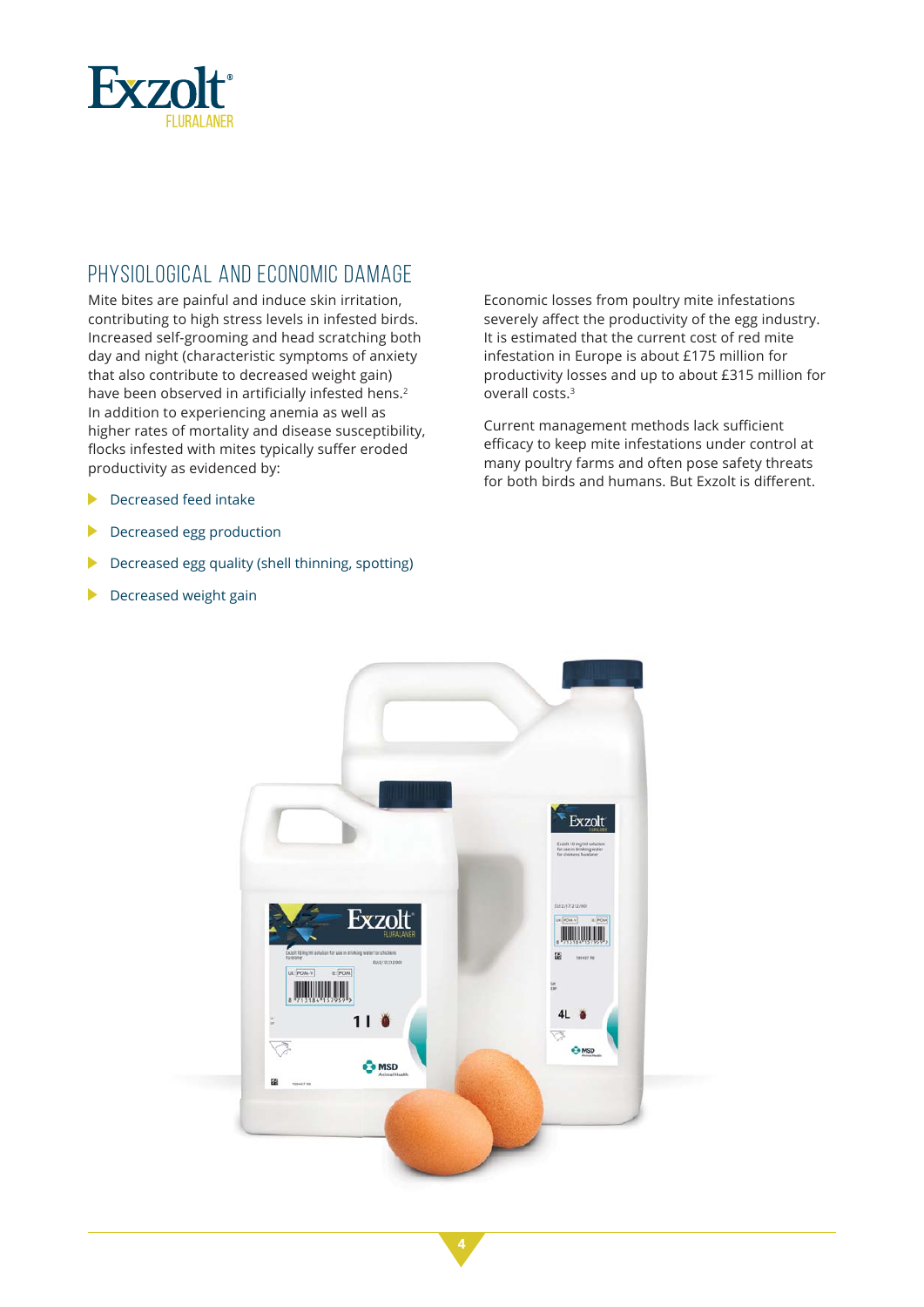

### COMBATING POULTRY RED MITES

Exzolt is a unique parasiticide for chickens that provides potent efficacy against poultry red mites. Administered through the drinking water, Exzolt provides a convenient oral solution via the drinking water. Exzolt provides fast and potent acaricidal efficacy, with proven safety for chickens and the users of the product.

#### ACTIVE SUBSTANCE

Fluralaner (carbamoyl-benzamide-phenyl-isoxazoline), the active substance of Exzolt, is a member of the novel antiparasitic compound class of isoxazoline-substituted benzamide derivatives. Orally administered, fluralaner reaches target ectoparasites through the gastrointestinal tract and the bloodstream.

#### PHARMACOLOGY

After oral medication via medicated drinking water, fluralaner is rapidly absorbed and reaches maximum plasma concentrations 36 hours after the first administration and 12 hours after the second administration. The drug is highly bioavailable (~91%), highly bound to proteins, widely distributed throughout the body (highest concentrations in liver and skin/fat), minimally metabolized and eliminated mainly via the hepatic route.

Once ingested by a mite feeding on a treated chicken, fluralaner acts as a potent inhibitor of parts of the arthropod nervous system.

#### COMBAT RESISTANCE

As with most medicinal or chemical interventions used for animal health, the development of resistance is an ongoing concern. However, resistance has not been detected against fluralaner. In vitro bio-assays have shown that fluralaner is effective against parasites having proven field resistance, including:

- ▶ Organophosphates (tick, mite)
- Pyrethroids (tick, mite)
- Carbamates (mite)

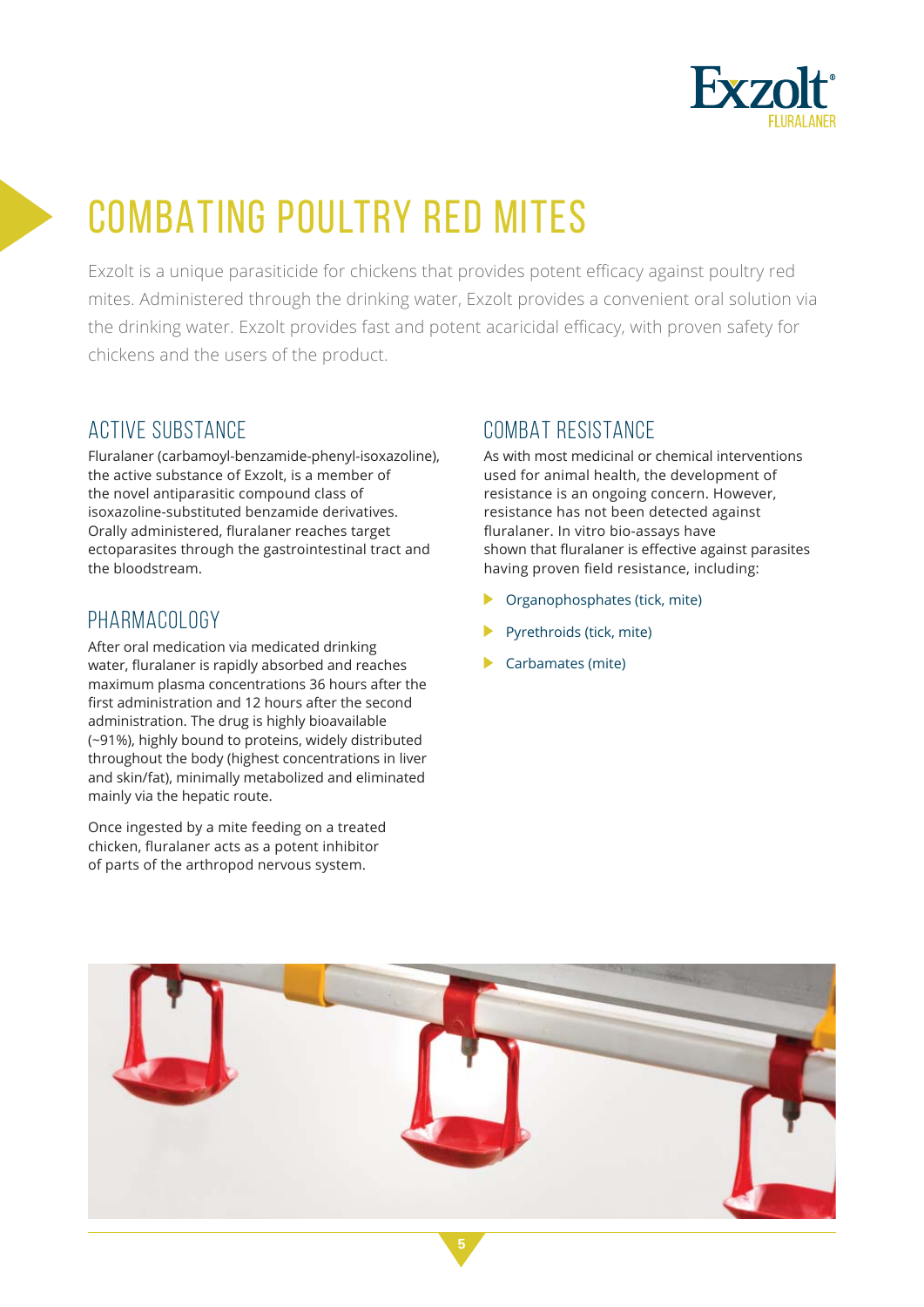

### POTENT EFFICACY

Treating the chicken with Exzolt, rather than treating the chicken's environment, is an innovative approach to targeting mite parasites. Convenient treatment with Exzolt through the drinking water causes effective levels of the acaricide to be systemically distributed within all birds, ready to kill mites whenever parasites extract a blood meal from their hosts.

At the recommended dosage regime of 0.5 mg fluralaner/kg BW twice, seven days apart, near-total elimination of mite populations in clinical trial treated houses was quickly achieved in all layer, breeder and/or pullet houses.

#### EXZOLT

- Induces a rapid and massive decrease in mite populations in a chicken house
- Treats the bird, not just the environment
- Starts quickly (within four hours), with prolonged duration in birds spanning two mite life cycles
- $\triangleright$  Offers high bioavailability and systemic distribution in poultry
- $\blacktriangleright$  Acts against mites resistant to classical acaricides

#### TREATMENT REGIME

The recommended treatment regime for Exzolt (0.5 mg/kg BW twice at a seven-day interval) was identified as a result of a comprehensive dosedetermination program that evaluated multiple doses and durations using artificial infestations of poultry red mites under experimental conditions.

The objective of the dose-determination studies was to select a treatment regime that provides efficacy for the duration of two consecutive mite life cycles (~15 days). Mite development from egg to the first blood-feeding stage (hematophagous protonymphs) normally occurs within three to five days, and a blood meal is required for further development of protonymphs to deutonymphs and adults, and also for production of mite eggs. Thus, the mite life cycle is disrupted due to the rapid onset of fluralaner activity, the very high mite-killing efficacy (duration of at least two mite life cycles) and the absence of egg production from female mites exposed to

treated chickens. Data indicates that Exzolt is more effective than traditional spray products for rapidly and dramatically decreasing building infestation burdens.

#### TREATMENT PROGRAM

Apply 0.5 mg fluralaner/kg BW to the drinking water twice, seven days apart. Exzolt is a ready-to-use solution for simple dilution, with no sedimentation or clogging.

When used in conjunction with proper biosecurity measures, Exzolt's treatment program of two doses seven days apart fights mite resistance and contributes toward long-term control of mite populations in poultry houses.

#### MITE CONTROL IN THE WATER

- $\blacktriangleright$  Treats all birds, unlike hit-and-miss spraying
- $\blacktriangleright$  More convenient and simpler application than sprays
- $\blacktriangleright$  Uniform dosing accuracy
- ▶ Two short one-day treatments, one week apart
- Flexible; easy to tailor treatment to bird management programs (feeding, housing, etc.)
- $\blacktriangleright$  Reduced labour compared to sprays and other treatment methods
- Re-sealable, multiple-entry container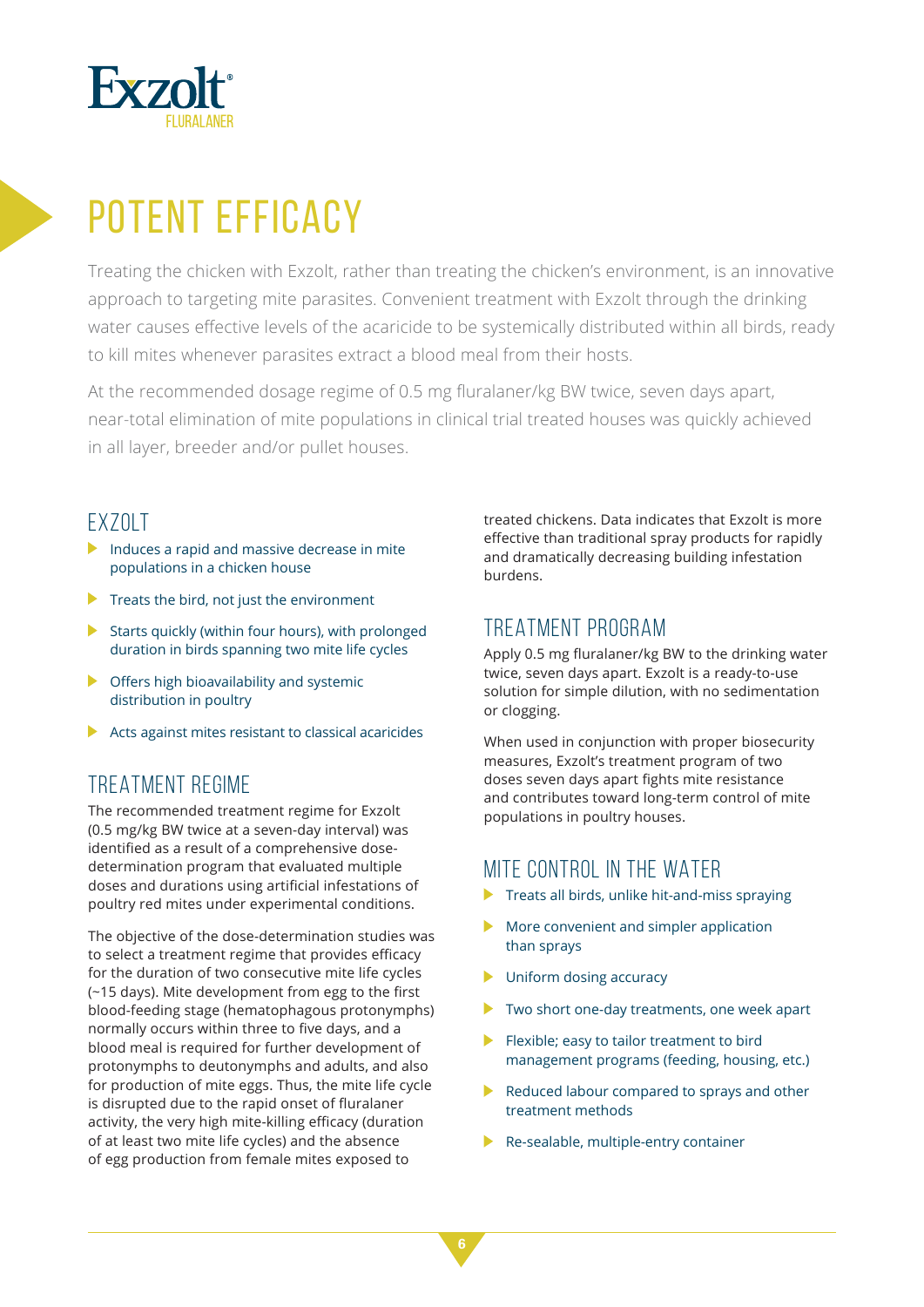

# **SAFFTY**

Containing fluralaner, Exzolt is a potent acaricide with a proven safety profile, the first isoxazoline approved for use in poultry. Exzolt is well tolerated in all classes of chickens, with a very wide margin of safety, and avoids exposure of house workers and birds to chemical sprays.

#### WORKER SAFETY

Administration through the drinking water minimises the potential of chemical exposure to people. Treatment compliance is also enhanced by convenient administration of the ready-touse solution in drinking water, greatly reducing the workload for house workers compared to spraying (e.g., removing birds and/or eggs, multiple applications, quarantines, less safety equipment, application license requirements, fewer safety precautions, etc.).

#### ANIMAL WELFARE

Two target animal safety studies demonstrated that Exzolt was well tolerated and highly palatable in chicks and adult hens, even when dosed at 15-times the intended total dosage.<sup>4</sup> In breeder chickens, a reproductive safety study demonstrated that Exzolt is well tolerated even at six-times the intended total dosage. There are no adverse effects on fertility. hatchability, chick viability or overall reproductive performance.

Eggs from hens treated with Exzolt are completely safe for consumers and no withdrawal period is necessary before collection of eggs for human consumption – even on the day of treatment or between treatment days. A withdrawal period of 14 days after the last administration of Exzolt is required for human consumption of meat and offal.

#### ASSURED SAFETY

- ▶ Zero egg withdrawal time for layers
- Not stressful for hens
- Approved for breeders
- No harm on egg production, hatchability or progeny
- Broad safety margin

Use of Exzolt at the recommended daily dose rate of 0.5 mg/kg BW twice at a seven-day interval offers a wide margin of safety for all classes of pullets, breeders and layers, and does not impact rates of water consumption.

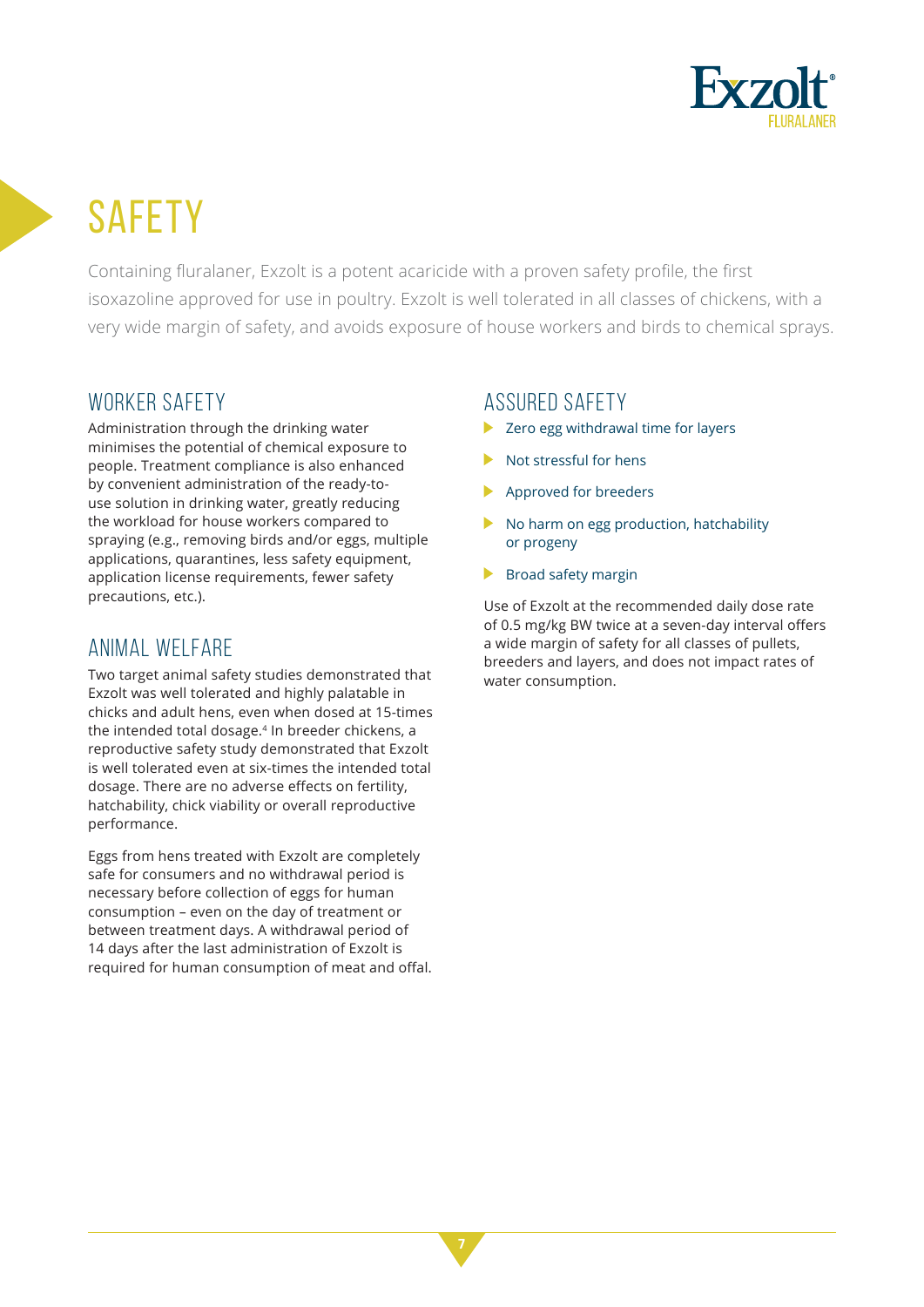

## DISCOVER BREAKTHROUGH MITE CONTROL

Exzolt represents an innovative approach for comprehensive management of poultry red mites in chickens, providing systemic acaricidal activity within the bird instead of relying on external contact with a pesticide or other treatment compounds. Only Exzolt offers a unique combination of features and benefits that, together, distinguish the product as a major advance for optimising the health and productivity of layers, breeders and pullets threatened by poultry red mites.

#### EXZOLT SUMMARY

- Induces a rapid and massive decrease in mite populations in a chicken house, with demonstrated 99%+ efficacy<sup>1</sup>
- $\blacktriangleright$  A fast kill starts within 4 hours of administration, and the two administrations a week apart span two mite life cycles, thus disrupting mite population dynamics
- $\triangleright$  Convenient treatment in the drinking water at a low dose of 0.5 mg/kg BW per day, repeated one week later, allowing uniform and accurate dosing compared to other control methods
- Ready-to-use solution (1% fluralaner, 10 mg/ml) for simple dilution, with no sedimentation, clogging or wastage
- $\blacktriangleright$  More effective, convenient and targeted option than mite sprays with a proven safety profile
- $\blacktriangleright$  Highly active against mite strains resistant to classic acaricides
- Ideal for layers due to zero egg withdrawal period
- No adverse impacts on egg production, hatchability or chick survival of breeders (in fact, positive impacts often observed)
- Easily administered to layer and breeder chickens, with a very wide margin of safety
- Avoids exposure of house workers and birds to toxic sprays
- Short 14-day withdrawal for meat or offal

**Exzolt is a high-quality product that offers research-based technical support from MSD Animal Health. It fulfills a critical unmet need** *for overall bird health and welfare.*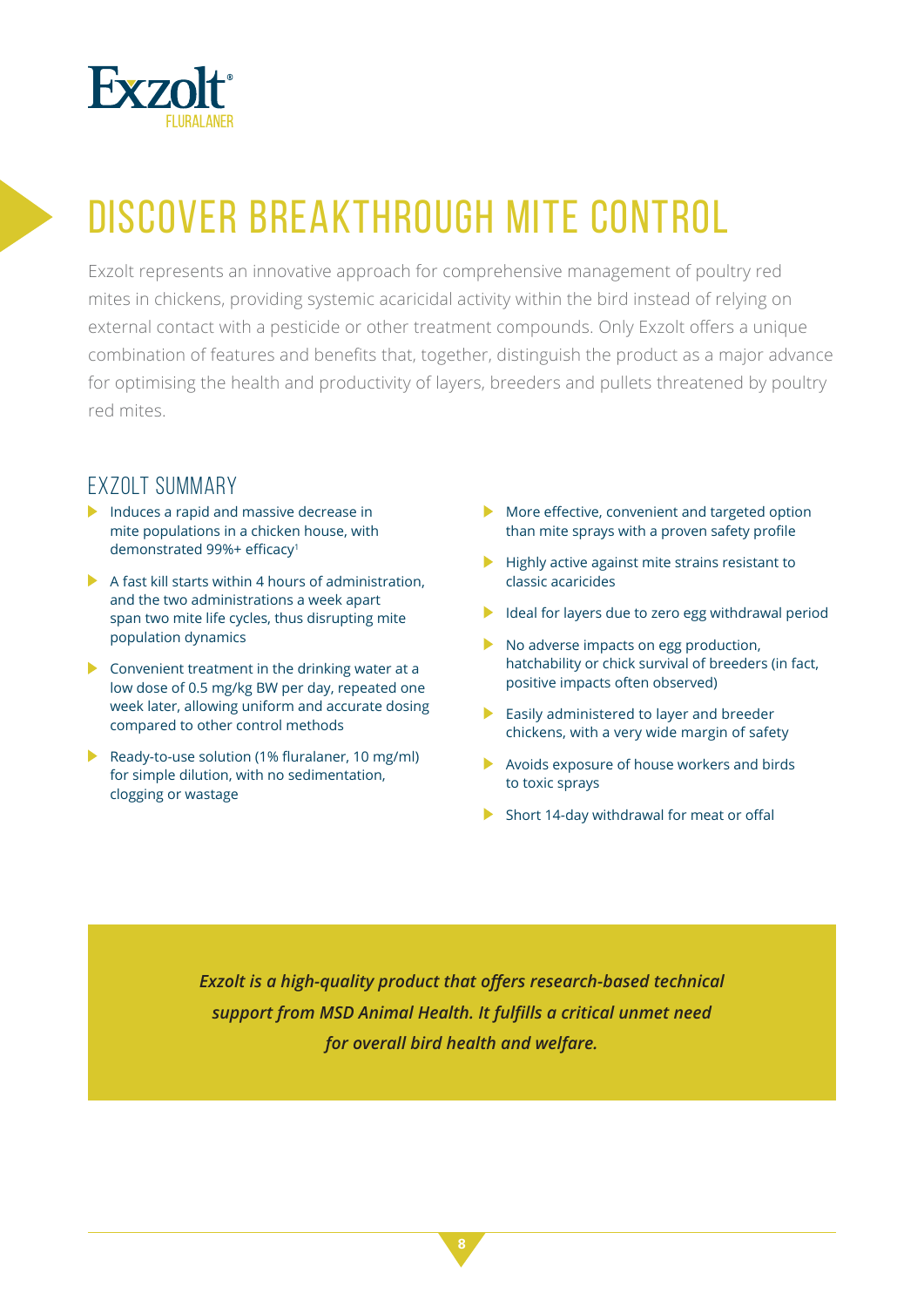

### BIOSECURITY BEST PRACTICES FOR POULTRY RED MITE CONTROL

IMPLEMENT THESE GUIDELINES IN YOUR OPERATION TO HELP PREVENT AND CONTROL POULTRY RED MITE INFESTATIONS.

#### **1** ENVIRONMENT

- $\blacktriangleright$  Install perimeter fence and controlled access at all entrances
- $\blacktriangleright$  Ensure that house surroundings are clean and with hard pavement
- $\blacktriangleright$  Place restrictions to the visitor entrance
- $\triangleright$  Clean and disinfect vehicles on entering the farm
- $\blacktriangleright$  Ensure wild bird proofing is in place
- $\blacktriangleright$  Maintain main entrances, building structure and fan openings in good order

#### **2** MATERIAL/EQUIPMENT

- Maintain foot baths at entrances
- Purchase specific equipment and tools for each house
- Maintain and clean egg conveyor belts and cross-belts periodically
- Maintain and clean manure conveyor belts periodically
- $\blacktriangleright$  Clean feeding system periodically
- Remove unnecessary equipment and tools from the house

#### **3** REARED HENS

- Check pullets for presence of poultry red mites before placement in the layer house
- Implement control measure in the rearing house for red mites (if hens are reared in the same farm)
- ▶ Check containers and crates for presence of red mites
- Clean containers and crates after use
- Implement monitoring protocol for red mites

#### **4** REMOVAL OF CARCASSES

- $\blacktriangleright$  Remove dead birds twice daily from the sheds
- Implement adequate removal system
- $\blacktriangleright$  Maintain clean wheelbarrow (if in use)
- Allocate carcass collection vessels in a proper location (not alongside the house)
- $\triangleright$  Clean and disinfect mortality collection point to avoid poultry red mite spread

#### **5** VISITORS AND PERSONNEL CONTROL

- Install changing area with biosecurity barrier
- $\blacktriangleright$  Use showers where available before entering the farm
- Require separate outer clothing for each layer house
- Instruct hen collection teams to fulfill site biosecurity requirements

#### **6** CLEANING, DISINFECTION, PESTS AND VERMIN CONTROL

- Implement cleaning  $+$  disinfection + depopulation protocol
- Evaluate cleaning  $+$  disinfection + depopulation efficacy
- $\blacktriangleright$  Hire professional pests/vermin control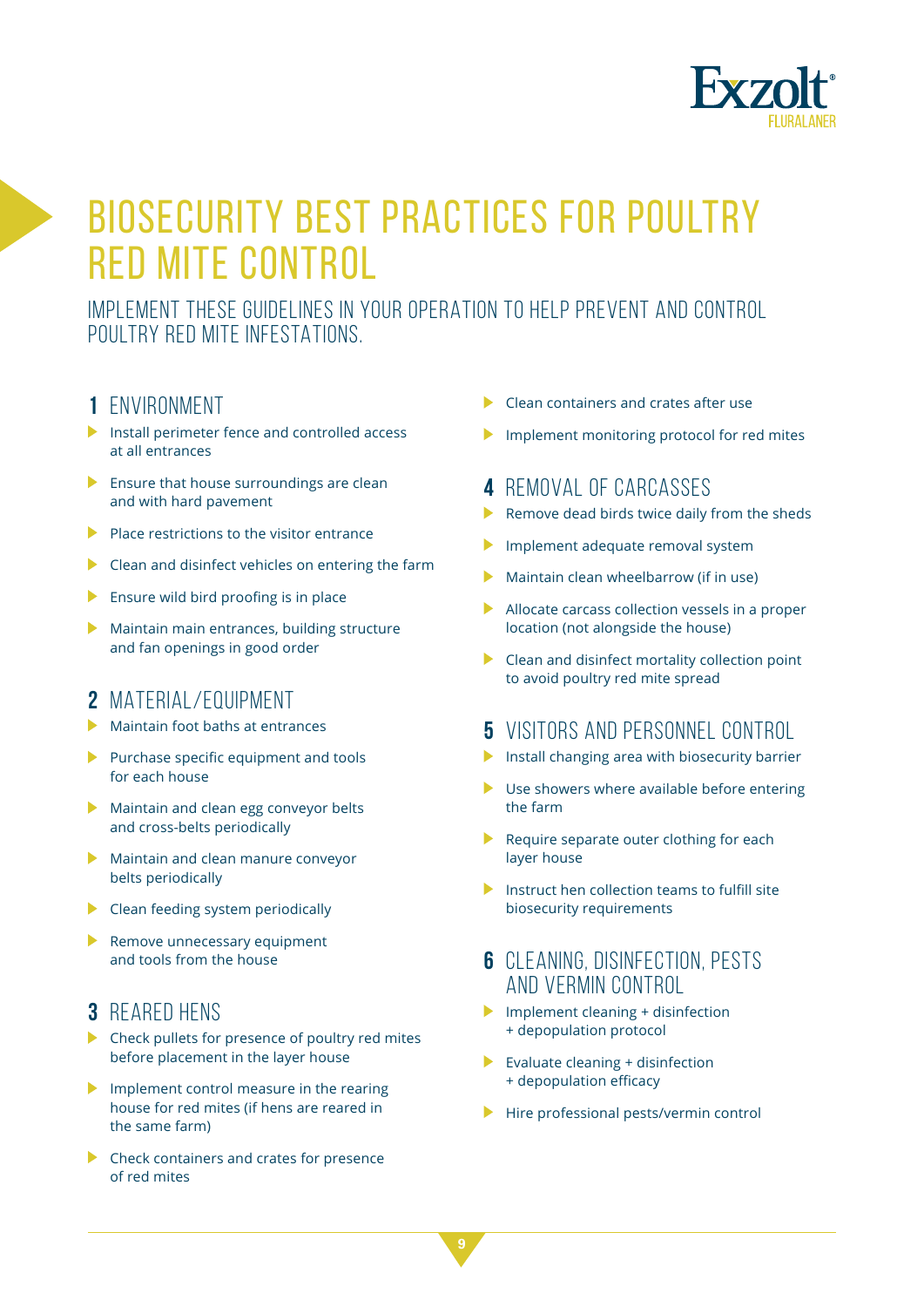

### MIXING AND ADMINISTRATION GUIDE

#### GETTING STARTED

- $\blacktriangleright$  Check the water system to ensure it works properly and is free of leaks; also ensure that water is available to all nipple or bell drinkers.
- If using a dosing pump, make sure the dosing pump is properly set to deliver the medicated water during the pre-determined treatment period (hours/day).
- $\blacktriangleright$  Determine the preferred drinking period (can range from 4 to 24 hours) when Exzolt will be administered on the treatment day.
- $\blacktriangleright$  Estimate how much water birds will consume during treatment based on their water consumption during the same period the day before.



#### CALCULATE THE DOSAGE

- **The dose is 0.5 mg fluralaner per kg bodyweight (equivalent to 0.05 ml Exzolt) administered twice, 7 days apart. The full course of therapy must be administered for full therapeutic eff ect.**
- $\blacktriangleright$  To ensure administration of the correct dosage, use calibrated scales to determine the average bodyweight within the flock.
- ▶ The required amount of product on each treatment day is calculated from the total estimated bodyweight (kg) of the entire group of chickens to be treated:

#### **Volume of product (ml) per treatment day = Total bodyweight (kg) of chickens to be treated x 0.05 ml/kg**

 500 ml of Exzolt treats 10,000 kg bodyweight of birds (i.e. 5,000 chickens weighing 2 kg bodyweight) **per day** of treatment administration.

| DOSING GUIDE              |                                                                 |       |        |        |        |
|---------------------------|-----------------------------------------------------------------|-------|--------|--------|--------|
| AVERAGE                   | DAILY QUANTITY OF EXZOLT (ML) FOR THE FOLLOWING NUMBER OF BIRDS |       |        |        |        |
| <b>BODYWEIGHT</b><br>(KG) | 1,000                                                           | 5,000 | 10,000 | 15,000 | 20,000 |
| $\mathbf{1}$              | 50                                                              | 250   | 500    | 750    | 1,000  |
| 1.1                       | 55                                                              | 275   | 550    | 825    | 1,100  |
| 1.2                       | 60                                                              | 300   | 600    | 900    | 1,200  |
| 1.3                       | 65                                                              | 325   | 650    | 975    | 1,300  |
| 1.4                       | 70                                                              | 350   | 700    | 1,050  | 1,400  |
| 1.5                       | 75                                                              | 375   | 750    | 1,125  | 1,500  |
| 1.6                       | 80                                                              | 400   | 800    | 1,200  | 1,600  |
| 1.7                       | 85                                                              | 425   | 850    | 1,275  | 1,700  |
| 1.8                       | 90                                                              | 450   | 900    | 1,350  | 1,800  |
| 1.9                       | 95                                                              | 475   | 950    | 1,425  | 1,900  |
| $\mathcal{P}$             | 100                                                             | 500   | 1,000  | 1,500  | 2,000  |
| 2.1                       | 105                                                             | 525   | 1,050  | 1,575  | 2,100  |
| 2.2                       | 110                                                             | 550   | 1,100  | 1,650  | 2,200  |
| 2.3                       | 115                                                             | 575   | 1,150  | 1,725  | 2,300  |
| 2.4                       | 120                                                             | 600   | 1,200  | 1,800  | 2,400  |
| 2.5                       | 125                                                             | 625   | 1,250  | 1,875  | 2,500  |
| 3                         | 150                                                             | 750   | 1,500  | 2,250  | 3,000  |
| 3.5                       | 175                                                             | 875   | 1,750  | 2,625  | 3,500  |
| $\overline{4}$            | 200                                                             | 1,000 | 2,000  | 3,000  | 4,000  |

*Individual bird average bodyweight x number of birds in group x 0.05 = ml dose rate for 1 administration.*

*Repeat the dose 7 days later.*

#### **1 FULL TREATMENT = 2 SEPARATE DOSES, 7 DAYS APART.**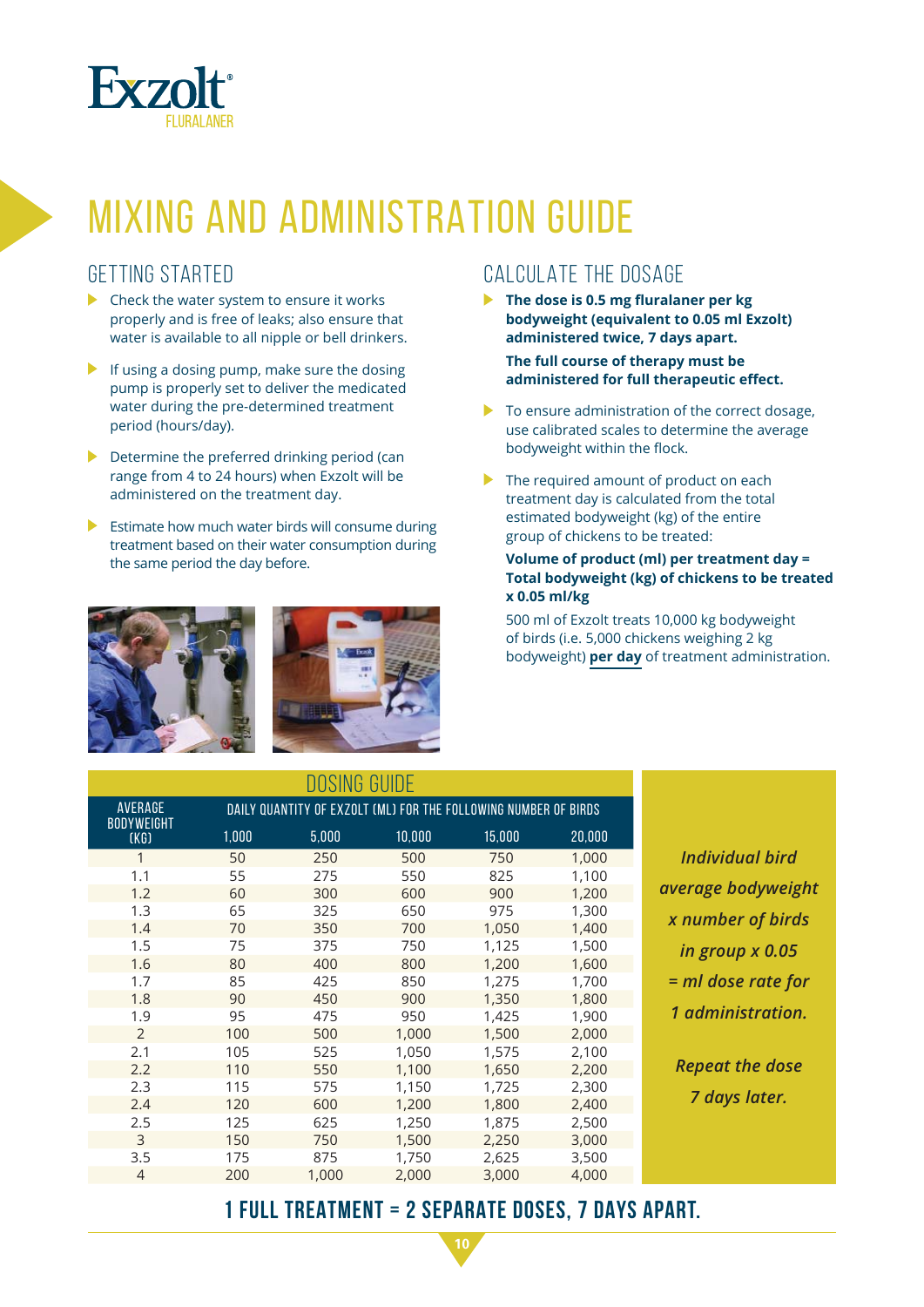

#### PREPARING THE SOLUTION

- $\triangleright$  Mix the required volume of Exzolt with water into a large medication tank or create a stock solution diluted with drinking water and administered over time using a proportioner or dosing pump.
- $\blacktriangleright$  When preparing the stock solution always add product and water simultaneously in order to avoid foaming.
- $\blacktriangleright$  Rinse the container used to measure the required product volume during the filling phase ensuring that the complete dose is emptied into the medication tank or the stock solution and that no residues remain in the measuring device.
- $\triangleright$  Stir the content of the medication tank gently.
- $\blacktriangleright$  For each day of treatment, medicated water must be freshly prepared.

#### START MEDICATION

- $\blacktriangleright$  Recheck the water system to ensure it is still working properly and free of leaks; also ensure that water is available to all nipple or bell drinkers.
- $\blacktriangleright$  Make sure the dosing pump is properly set to deliver the Exzolt during the pre-determined treatment period (hours/day).
- $\blacktriangleright$  Prime the drinker lines with medicated water and check to see when medicated water has reached the end of the line. This procedure will have to be repeated on each of the two treatment administration days.
- Check and record water consumption on each day of treatment administration and ensure all the Exzolt is consumed.

#### CLEAN

After each daily treatment, resume normal water supply.







#### PRECAUTIONS

- Avoid contact with skin, eye and mucous membranes.
- Wear protective gloves at all times while handling the veterinary medicinal product and cleaning the measuring device. Wash hands after use. In case of skin and/or eye contact, immediately rinse with plenty of water.

Remove contaminated clothes after spillage.